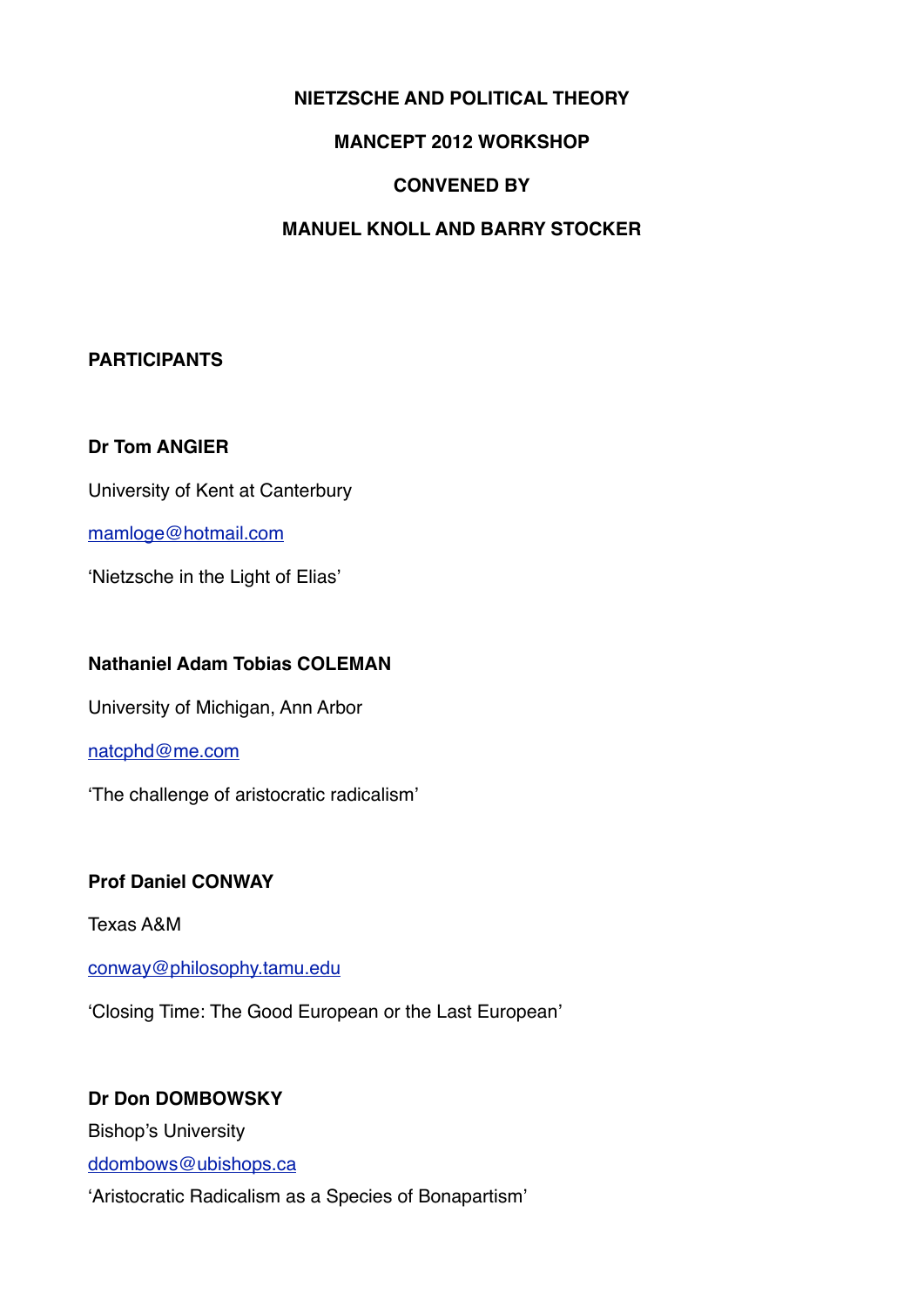**Dr Hugo Halferty DROCHON** St John's College, Cambridge [hugohalfertydrochon@gmail.com](mailto:hugohalfertydrochom@gmail.com) 'Nietzsche's Perfect State'

**Prof Manuel KNOLL** Fatih University [mknoll@fatih.edu.tr](mailto:mknoll@fatih.edu.tr) 'The "Übermensch" as Social and Political Concept'

## **Prof Donovan MIYASAKI**

Wright State University [d.miyasaki@wright.edu](mailto:d.miyasaki@wright.edu.tr) 'A Nietzschean Case for Egalitarianism'

# **Ayumu OKUBU**

University of Tokyo [ayumuokubo@gmail.com](mailto:ayumuokubo@gmail.com) 'Music-Making Socrates: Tragic Democracy and Language for the Early Nietzsche'

## **Phillip ROTH**

Independent Scholar, Dresden [phill.h.roth@googlemail.com](mailto:phill.h.roth@googlemail.com) 'Nietzsche's Early Conception of Legislation'

## **Evangelia SEMBOU**

Political Studies Association [evangelia.sembou@hotmail.com](mailto:Evangelia.sembou@hotmail.com) 'Foucault's Use of Nietzsche'

## **Dr Barry STOCKER**

Istanbul Technical University [Barry.Stocker@itu.edu.tr](mailto:Barry.Stocker@itu.edu.tr) 'Nietzsche and Classical Liberalism: Wilhelm von Humboldt'